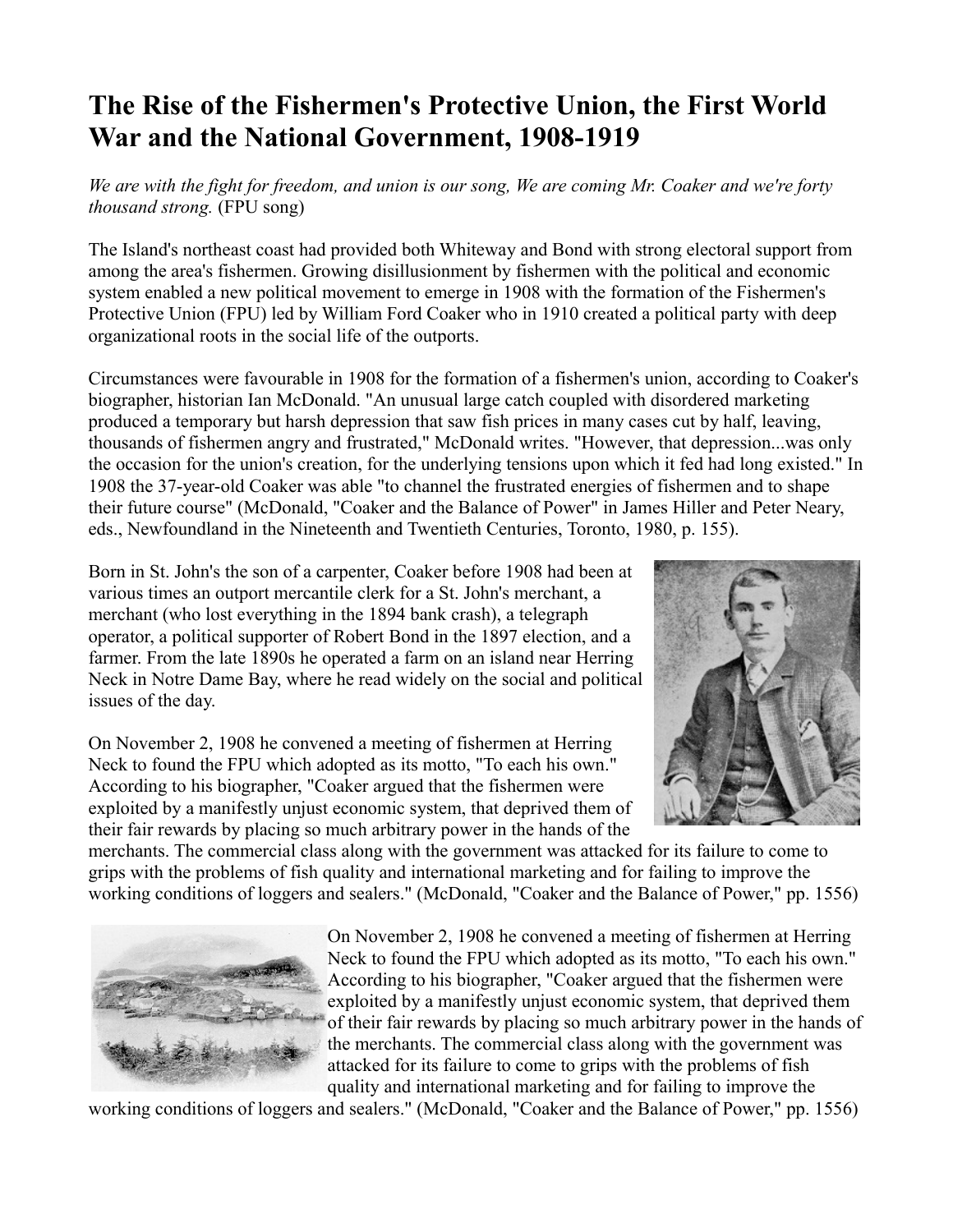Coaker was critical of the churches whose clergy failed to provide the leadership to improve the moral tone of public life. Clergymen were more interested in spending education grants on the maintenance of church buildings rather than use for school buildings and the education of illiterate fishermen. The St. John's professional, educational, religious, and commercial classes were parasites living off the productivity of fishermen. In 1910 in the FPU's newspaper, the Fishermen's Advocate, Coaker asked his followers if each received his "own" when "he boards a coastal or bay steamer, as a steerage passenger and has to sleep like a dog, eat like a pig, and be treated like a serf? Does he receive his own at the seal fishery where he has to live like a brute, work like a dog...? Do they receive their own when they pay taxes to keep up five splendid colleges at St. John's...while thousands of fishermen's children are growing up illiterate? Do they receive their own when forced to supply funds to maintain a hospital at St. John's while fishermen, their wives and daughters are dying daily in the outports for want of hospitals?" (McDonald, "Coaker and the Balance of Power," p. 156)

The FPU proposed a number of proposals that were embodied in the Bonavista Platform of 1912. Among the major ones were the following:

- standardizing of fish; a new system of culling; the inspection of fishery produce; and the establishment of a permanent commission to operate the laws to standardize fish, the culling of it and the fixing of the price of fish shipped direct from the Labrador Coast;
- appointment of Trade Agents abroad;
- weekly reports of fishery produce in the foreign markets;
- establishment of a night-school system in the outports during the winter months;
- schools for every settlement containing 20 school age children from the age of 7 to 14;
- free and compulsory education seven months of each year;
- [annual] old age pensions for all over 70, starting with \$50.00 and increasing to \$100.00 as the Colony's finances permit;
- a long distance telephone [system] to connect every settlement in the Colony which can be reached;
- elective School and Municipal Boards--the former on denominational lines, the latter to expend all road, charity and old pension grants;
- retrenchment in every department of the public service, and working hours of officials from 9 a.m. to 6 p.m.; and
- the fixing of a minimum wage for labour by a Commission, and wages to be paid weekly and in cash. (W.F. Coaker, "The Bonavista Platform," in Robert H. Cuff, ed., A Coaker Anthology, St. John's 1986, pp. 4950)

"Such a programme," Coaker told delegates to the FPU's annual convention in 1912, "should fill every toiler with enthusiasm and encouragement, for the operation of such a policy would completely revolutionize the fisheries and be truly a period of progress that places the toilers' interests above all others for the first time in the political history of parties in this Colony. Every toiler should be proud of such a policy and should never rest satisfied until it is in operation" (quoted in W.F. Coaker, ed., Twenty Years of the Fishermen's Protective Union of Newfoundland, St. John's, 1984 reprint of 1930 edition, p. 50).



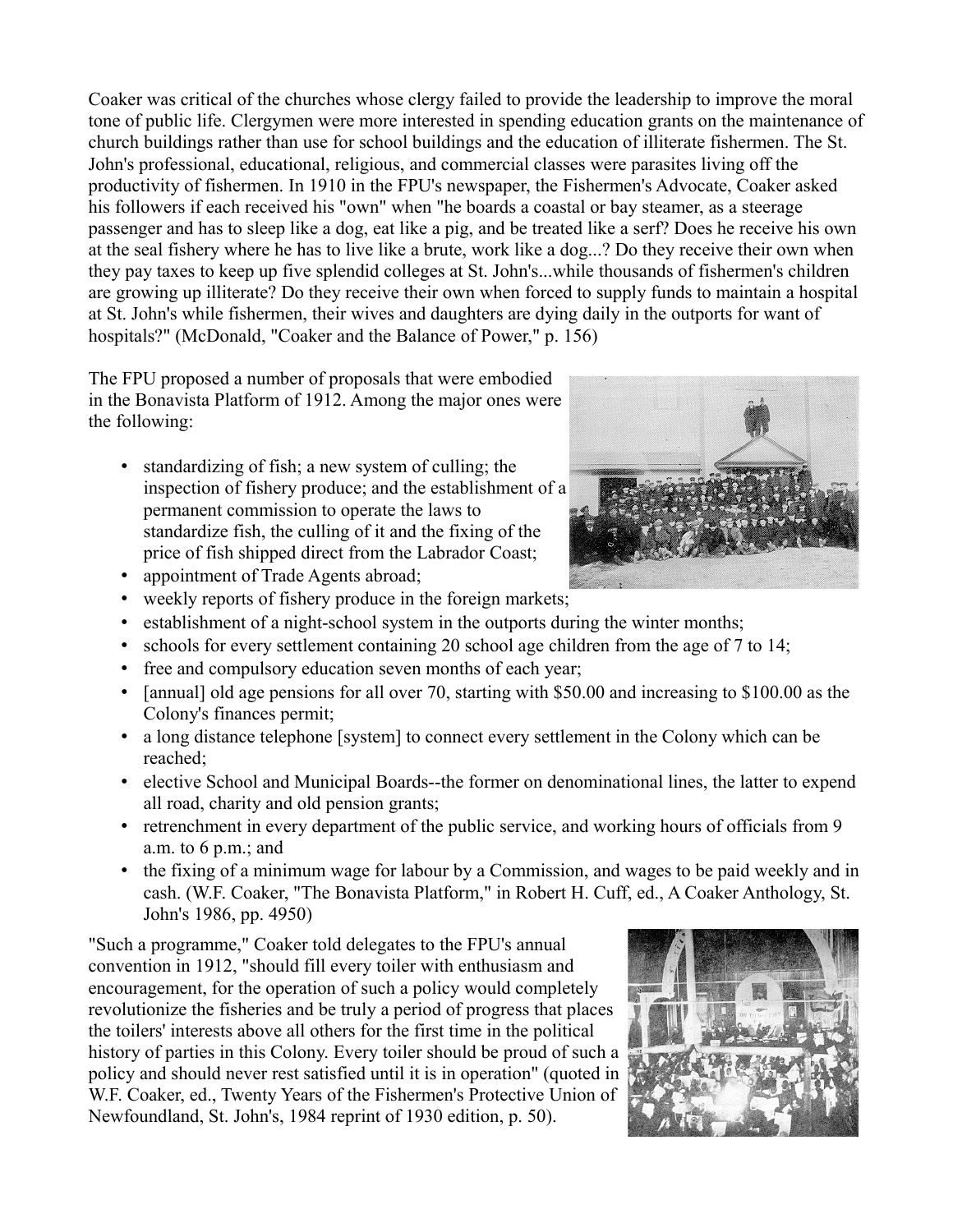In his efforts to implement the FPU's political agenda, Coaker had to convince either Prime Minister Morris or Liberal leader Robert Bond to adopt such proposals as their own. Coaker did not envision the FPU's political organization, the Union Party, as assuming the reins of political power as rather holding a "balance of power" after the next general election. This political strategy, contained in section 63 of the union's constitution, stated that the Union Party "shall not hold more than sufficient seats to secure the balance of power between the government and the Opposition parties, and no Union member of the Assembly shall be permitted to hold his seat if he sits on the side of the government or opposition..."



The prosperity associated with the first Morris administration (1909 1913) had been, in part, the result of the coming into production after 1910 of the Grand Falls pulp and paper mill (for which the Bond Administration had been responsible for its establishment) and the resultant increase in the colony's exports. Local prosperity was also artificially-induced because of Morris' economically unsound, but politically popular, branch railway line policy. This policy saw the government spend \$7 million for unnecessary branch lines--more than 50 percent than he had promised--to repay his political debts to the Reid interests, which had helped him in the 1908 and 1909 elections. By 1914 these expenditures had caused great concern among the Water Street merchants, who had rallied around Morris in the 1913 election to stop the political advance of the FPU, but whose support Morris now found wanting because of his mismanagement of the public finances. To pay for these expenditures, in the 1914 spring sitting of the legislature the Morris administration had imposed an increase of \$650,000 in taxes that, therefore, effectively negated the

cut in taxes made prior to the 1913 election. Such policies resulted in the national debt rising from \$23 million in 1909 to \$32 million in 1915.

Morris's first administration also enacted legislation in 1911 providing Newfoundland's first old age pension scheme; any male aged 75 years and older who could prove they required financial assistance received \$50 per year. The implementation of such a scheme had been discussed since 1907 when the Bond government appointed a royal commission to investigate old age pensions in response to a suggestion from A.B. Morine, the leader of the Opposition. Morine had suggested a pension of \$40 annually be paid to men over the age of 65 years, rising to \$50 at age 70 and \$60 at 75. Morine's pension proposal would not be needs-tested. The commission collected the necessary data on various scheme proposals, but the commissioners did not make a report because of the political confusion surrounding the 19089 period. Both Bond and Morris made granting old age pensions a feature of their political platforms in both election campaigns. In 1911 Prime Minister Morris's government implemented a system that a Canadian expert on the subject has called the "first state-operated old age pension scheme in Canada, more than two decades before such a programme was adopted in any of the Maritime Provinces." Not only was Newfoundland's scheme based on limited funds, but throughout its history to Confederation with Canada, it was available only to men and "remained the most blatantly gendered scheme for the needy elderly in the western world" Successive governments had been able to control costs by "establishing a fixed limit to the total funds available for expenditure.

In the first year funds for 400 pensions were voted. These funds were distributed to the various districts in proportion to their total population (rather than to their share of the elderly population or of the poor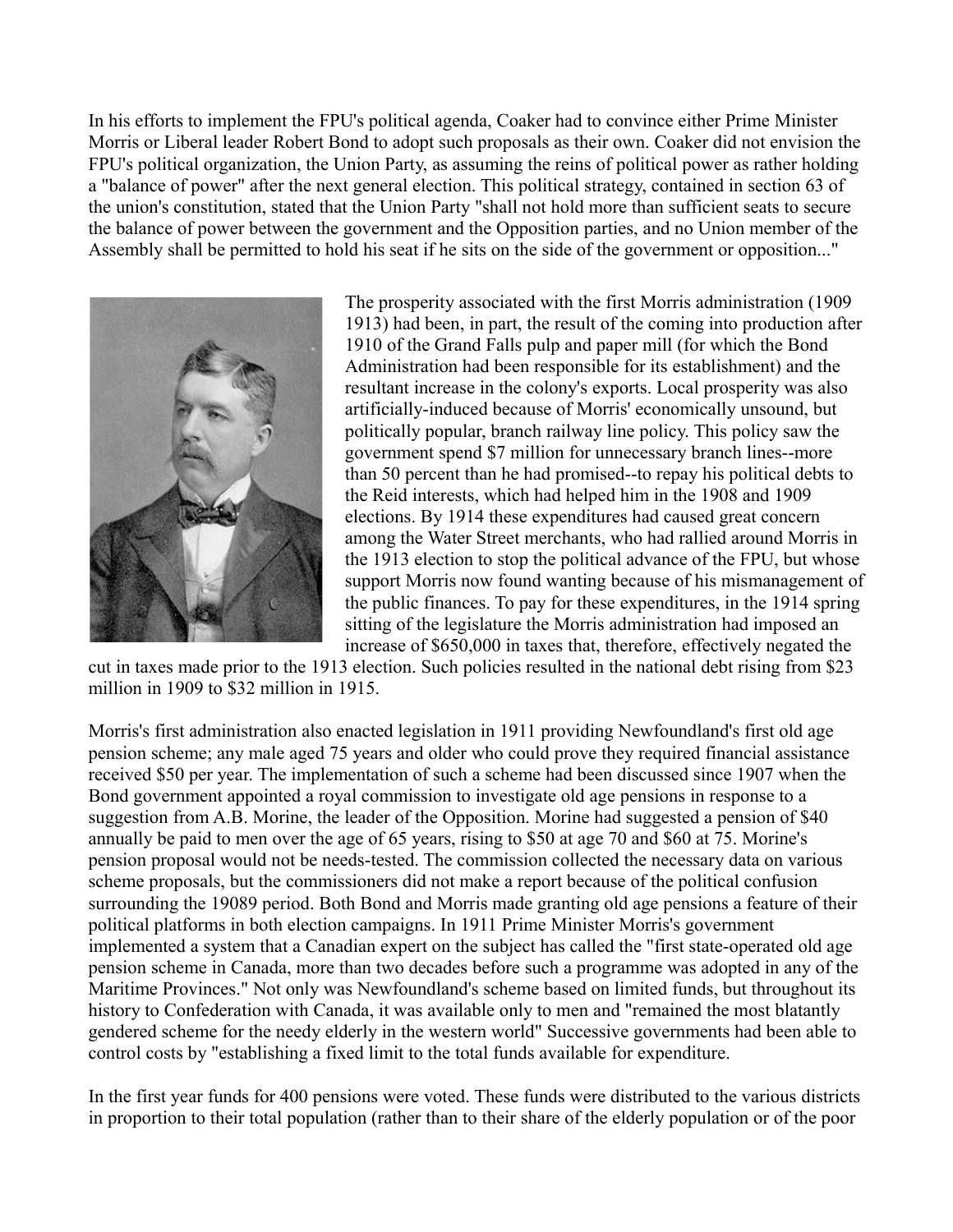population). No matter how many elderly men were in poverty, only 400 would receive a pension. Since the elderly were not evenly distributed across the country but the pensions were, inevitably the criteria for acceptance would be harsher in some districts than in others. In some districts long waiting lists occurred, while in others there were vacancies for which there were no applicants. (See James G. Snell, "The Newfoundland Old Age Pension Programme, 19111949," Acadiensis, vol. XXIII, Autumn 1993, pp. 86109)

Having determined that Coaker's party posed no threat to his own electoral re-election chances, Morris rejected overtures of support from the Union Party, which in fact posed a great challenge to Bond's Liberal Party. For the 1913 general election Bond reluctantly agreed to an electoral alliance with Coaker. The Liberal Party was allowed to run five candidates in union areas with the Liberal-Union alliance winning in total 15 seats, 12 of which were in union-dominated districts. Rather than lead the alliance in opposition, Bond instead retired to his farm at Whitbourne leaving the leadership to James Kent, his deputy leader. Coaker was not interested in being leader as he preferred to concentrate on union-related businesses, social, economic, and political reasons which gave rise in the early 20th century to the Fishermen's Protective Union.



On the eve of the outbreak of war in August 1914 in Europe, the political fortunes of the Morris government had declined sharply in less than a year since its 1913 re-election. Indeed, Morris himself was pessimistic of his winning of another election, which would have to be held by the end of 1917. During the 1914 spring legislative session, the Morris administration found itself under a barrage of questions from Coaker and his fellow Unionist members in the Assembly. As Coaker noted in his maiden speech in the Assembly, it was not "by accident that we have come here. A revolution...has been fought in Newfoundland. The fisherman, toiler of Newfoundland has made up his mind that he is going to be represented on the floors of this House." During the session, the Unionists questioned daily government policies and programmes and, on occasion, forced Morris to adopt some legislation he otherwise would not have. For instance, Coaker got Morris to pass legislation to improve working and living conditions for loggers and sealers; however, Morris used his majority in the Legislative Council to strip the legislation of any effectiveness. Concerning the need for elected road boards in the outports, Coaker got Morris to

agree to a resolution which would see the necessary legislation enacted at the 1915 session, a promise Morris subsequently kept.

It was against this background of growing public disenchantment with the Morris government that Morris in August 1914 agreed to a highly unusual procedure for administering Newfoundland's war effort--the appointment of a committee of citizens. The initiative for this notion came from Governor Sir Walter Davidson, a paternalistic and authoritarian representative of the Crown, but Morris quickly grasped this idea of having such a committee work under Davidson's guidance. On August 7, 1914, Davidson, with Morris' approval, had telegraphed the British government that Newfoundland would raise and equip a regiment of 500 men and increase the size of the local Royal Naval Reserve from 600 to 1,000 men. Five days later he and Morris organized a meeting of prominent St. John's citizens which, in turn, unanimously passed resolutions calling on the Governor to appoint a public committee to supervise and control Newfoundland's forthcoming part in the war.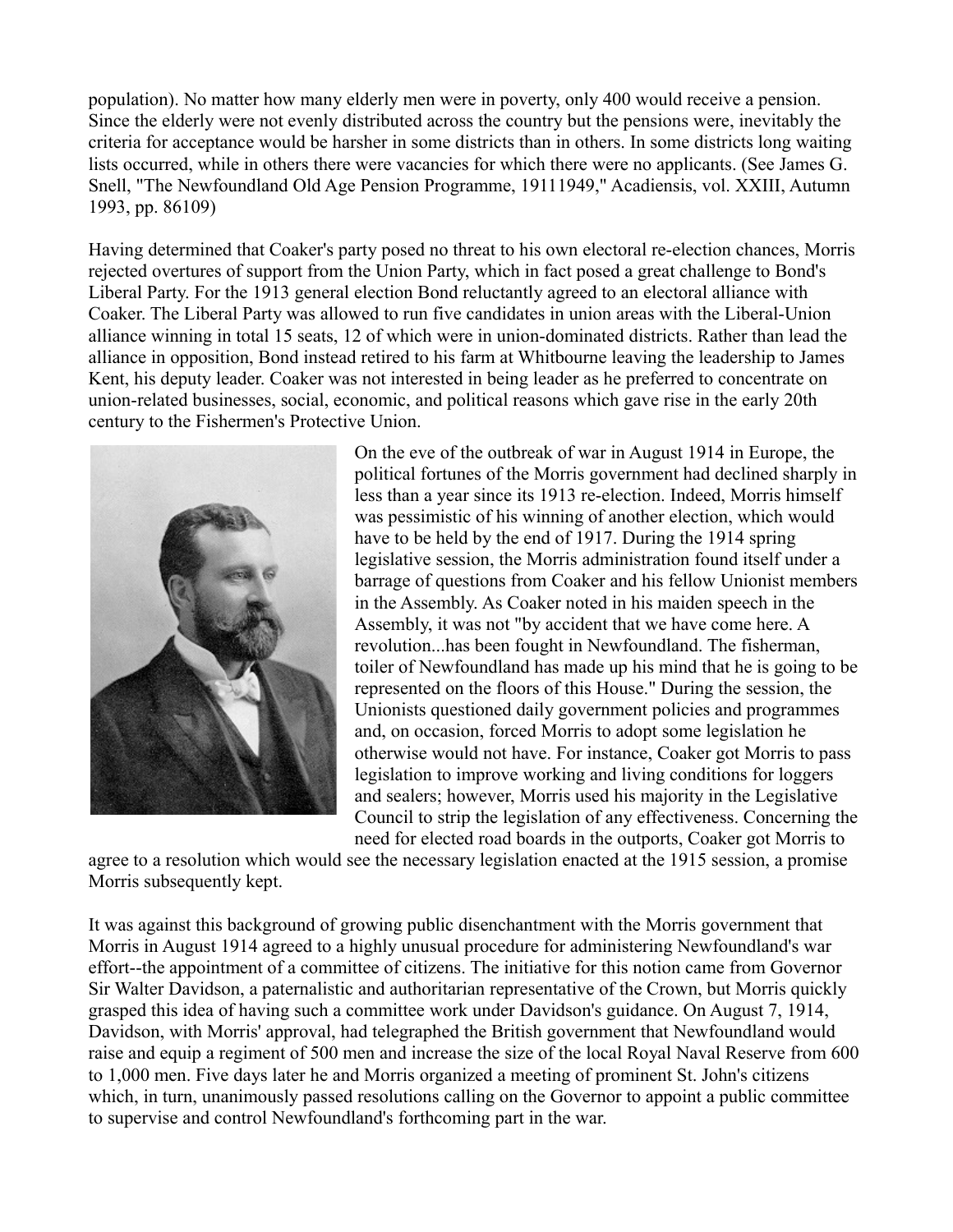In effect, the Newfoundland Patriotic Association, as it was named, took on the responsibilities of government that in other countries were the work of department of militias. For three years, the Patriotic Association carried out this work without any legal authorization conferred upon by the legislature. The Association's central committee eventually consisted of over 250 members, most of whom were St. John's residents. There were also branches of the Association established in the outports as well, but throughout its existence the Association was perceived by the outports as a St. John's organization. The Association had the following sub-committees to implement its programmes: finance, reserve force, proclamation, musketry, physical fitness, nominating, equipment, transport, officers, selection, recruiting, non-combatant selection, forestry, employment, food, war history, war memorial, pay and pensions board, fund raising, and hospital (see Patricia O'Brien, The Newfoundland Patriotic Association: The Administration of the War Effort, 19141918, M.A. Thesis, Memorial University, 1982).

In creating the Patriotic Association, the Morris administration hoped to remove partisan politics from the war effort and, thus, improve its own public image. To do so, the administration successfully first got Liberal, and then Unionist support for the Association. Morris hoped that this broad, political unity would also divert public attention from the widespread commercial and economic dislocations and inflation that would certainly follow as a result of war. It must, furthermore, be noted that the politicians, not only in Newfoundland but also in Europe, believed that the war would not last beyond the end of 1914. Consequently, the Morris administration saw the Association as a means of avoiding the slow, cumbersome, and expensive process of establishing the necessary government machinery for directing Newfoundland's war effort.

Finally, since Morris was unwilling to enter into a coalition government with the opposition and thus put his administration under the direct influence of the Union Party, the Patriotic Association for Morris was a way around the problem of creating a unified political front. The Liberals proved receptive to this non-partisan approach and three important Liberals--leader J.M. Kent, J.A. Clift, and W.F. Lloyd, editor of the Evening Telegram-- joined the Association's central committee. As for Coaker, he initially opposed the Association's formation and demanded an immediate emergency session of the legislature to deal with economic problems in the fisheries. Specifically, he believed that Newfoundland's military contribution should be made through an expansion of the existing Royal Naval Reserve, for which the Imperial government would pay much of the cost. A land force he considered to be extravagant and wasteful and one that could only lead to increased taxation. Coaker also wanted fish price supports and public regulation of prices for provisions to control the cost of living, demands which Morris could not seriously consider because of Water Street opposition. By the time in September 1914 Morris did call the legislature together, the existence of the Patriotic Association was well-established and Coaker eventually supported the Association.

Despite the existence of the Patriotic Association, public support for the Morris administration continued its downward slide. In early 1916 Morris sought to weaken the Liberal-Unionist opposition through the appointment of Liberal leader J.M. Kent as a judge of the Supreme Court. However, this tactic backfired as it drove Lloyd, the new Liberal leader, and Coaker into a more formal alliance on March 25 in anticipation of a forthcoming election scheduled to be held within the next year, an election they confidently believed they would easily win. In December 1916 Morris secretly got permission from the British government to extend the life of the legislature by one year if necessary.

On May 25, 1917 Morris approached Lloyd and Coaker to form a coalition government out of the three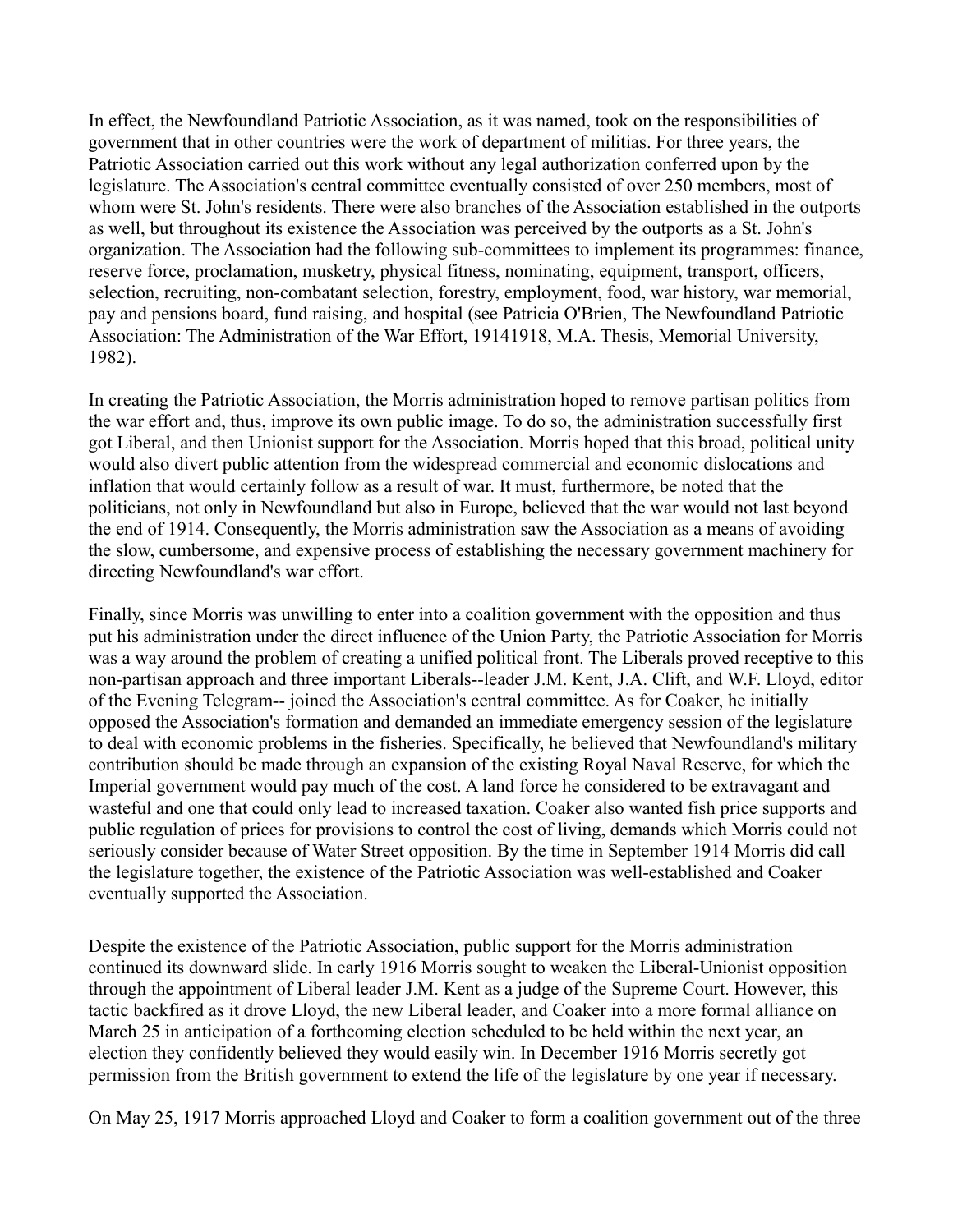political parties under his continued leadership. While the Liberal-Unionist alliance was preparing for the election due sometime in 1917, Morris took no measures to improve his own party's chances for the election. The only action he did take was to appoint in May 1917 a High Cost of Living Commission to investigate profiteering allegations against Water Street merchants, many of whom played prominent roles in the Patriotic Association.

The opposition, buoyed by public anger over the profiteering charges, rejected Morris' overtures for a coalition. The June 8 publication of the Commission's first report only tended to reinforce the confidence of the Opposition. That Report revealed, for instance, that a flour combine operated in St. John's and that at least \$600,000 in excess profits had been made by importers. The Report also exposed that one large shipping company had increased its rates by an estimated 500 percent. The Commissioners observed that they could find no justification for such large rate increases. Public disenchantment in St. John's became manifested in a successful month-long labour strike in 1918 following the formation of the Newfoundland Industrial Workers' Association (NIWA) among the employees of Reid Newfoundland for higher wages. (Further details on the strike is examined in a recent article by Peter McInnis, "All Solid Along the Line: The Reid Newfoundland Strike of 1918," Labour 26, Fall 1990, pp. 6184.)

On June 15 Morris publicly announced his intention to have legislation enacted extending the life of the House of Assembly by one year. Faced with the reality of a postponed election, Lloyd and Coaker struck a secret deal with Morris for the creation of a coalition government, a deal of which Morris did not tell even his closest supporters of some its provisions. The essence of this deal was that the Liberals and Unionists would join with the majority people's party members to form a coalition cabinet composed of equal representation from all three groups. There was also a guarantee of an election in 1918. Morris would continue to be Prime Minister. The secret part of the deal provided for Morris's resignation as Prime Minister by the end of 1917 and his replacement by Lloyd. Morris also agreed to opposition demands for the establishment of a militia department to assume the work of the Patriotic Association and for the imposition of a tax on business profits. Thus, on July 17, 1917, the National government took office with Morris as Prime Minister and Lloyd and Coaker as influential cabinet ministers. Soon afterwards, Morris left Newfoundland to attend the Imperial War Conference leaving Lloyd as acting Prime Minister and, in effect, in control of government.

One of the first acts of the National government was the passage of an extension bill, extending the life of the Assembly for another year. Other legislation provided for the creation of the promised militia department, the imposition of a profits tax act which imposed a tax of 20 percent on net business profits for the calendar year 1917 in excess of \$3,000, and the restriction of the powers of the Legislative Council in money matters. Coaker was also able to provide a guaranteed price for fish to fishermen by setting a price and warning that the government would not issue insurance policies to exporters offering to buy fish below the set price. At this time, there was a shortage of local tonnage--the Water Street merchants had sold many of their ships to Russia, under the guise of helping the war effort, for lucrative profits--and merchants had great difficulty in securing private insurance policies for sailing vessels carrying cod to the Mediterranean markets. The National government also created a shipping department under the direction of John Crosbie to handle tonnage matters.

As the end of 1917 neared, rumours circulated of Morris' pending resignation (Morris was still in England), but his people's party supporters dismissed them as idle speculation. Yet, the resignation did occur in late December 1917, with Morris accepting an appointment to the British House of Lords as Baron Morris of Waterford. However, Morris never got the appointment of Newfoundland High Commissioner to Britain, which apparently was part of the deal in setting up the coalition cabinet.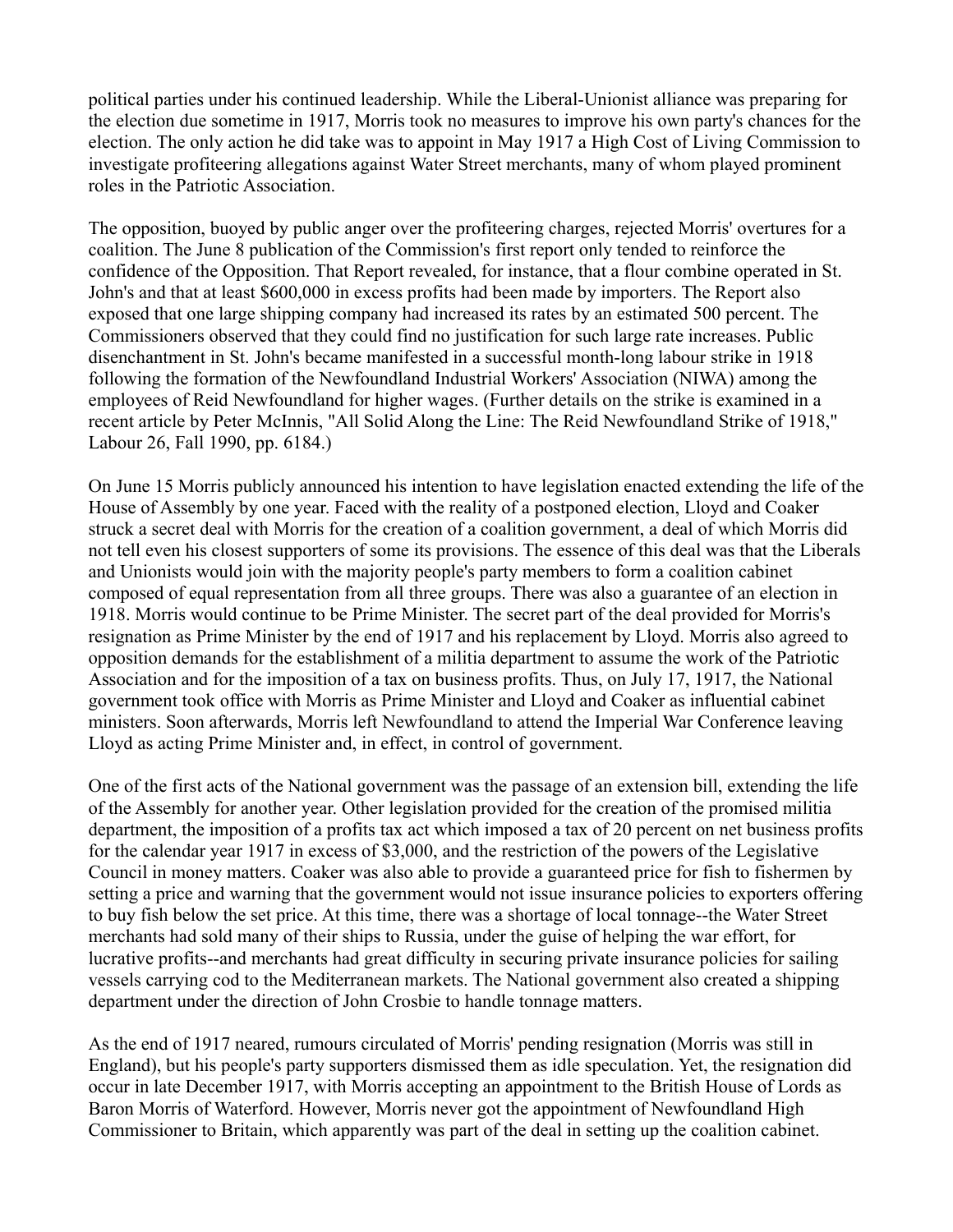When his former people's party supporters remaining in cabinet found out about this pending appointment, they vetoed the nomination out of anger in being duped by Morris, who had negotiated such a profitable exit for himself out of Newfoundland politics.

The Lloyd National government, which took office on January 5, 1918, had to face the difficult problem of deciding whether to implement conscription to provide needed manpower for the depleted Royal Newfoundland Regiment. This was a problem which Morris had managed to avoid in the past, but on April 9, 1918, the British government informed Newfoundland that the Regiment would have to be withdrawn, if more recruits were not forthcoming. The Regiment was short its authorized establishment by 170 men and that it needed 300 men immediately and 60 per month thereafter. By April 1918 Newfoundland already had had over 8,000 men in all the services, while it rejected another 6,246 volunteers on medical grounds. The overall casualty rate for the Regiment was 20 percent, a figure more than double that for the Canadian army. The most famous battle the Regiment took part- and one that had the most disastrous effect-- was at Beaumont Hamel on July 1, 1916, when the Regiment suffered an appalling casualty rate of 90 percent.

The Newfoundland government also found itself under pressure locally from various groups for conscription as well. In early 1918, for instance, the Loyal Orange Order, the Society of United Fishermen, and the Methodist Church Conference--all St. John's based--passed resolutions in support of conscription. The Presbyterians expressed similar support, while the Roman Catholic Church remained quiet on the issue, its silence being akin to consent. Within St. John's itself, there was general support both for the war and conscription. The outports, however, were a different matter and the people strongly opposed conscription because of the nature of outport economy and society. For outport fishermen, conscription meant a disruption in the fishery, since it would take badly-needed manpower from a fishery which was now experiencing considerable war-induced prosperity. The loss of men not only affected families but also whole communities, especially those communities dependent on the Labrador schooner for their economic survival. In the spring of 1918, then, the booming fishing economy was already short of manpower, and parents were reluctant to allow their sons to become volunteer recruits, let alone conscripts. Fish prices between 1915 and 1919 were 65% higher than their 191014 average (Hiller, "Newfoundland Confronts Canada," p. 447).

Coaker was well aware of the strong outport aversion to conscription, but he faced strong pressure within cabinet to support conscription. His choice was to either support Lloyd or to withdraw the support of the Union Party from the National government. On April 13, 1918 Lloyd announced that his government would first hold a referendum on the conscription issue, a posi-tion Coaker reluctantly supported in public. However, the Newfoundland government bowed to British pressure and announced that conscription would be brought in without a referendum, a move it decided to take since it feared a referendum vote would go against conscription. On April 26 Coaker announced that he supported this new position by the National government, despite the many anti-conscriptionist messages that had flowed into FPU headquarters for the past month. The membership reaction to his decision was quick and swift. FPU Councils met and passed resolutions condemning Coaker's position, in which his members perceived him as favouring St. John's interests over those of the outports. In some Union homes pictures of Coaker were smashed, while in Union Council halls the instruments of authority were either returned to headquarters or turned against the wall. Coaker had decided to support conscription, because the National government had proven itself receptive to Union--sponsored measures since its formation in July 1917 and his continued presence in such a government he considered necessary to implement a FPU fishery reform programme. To soften the blow of conscription and legislation extending the life of the Assembly for another year, the Lloyd government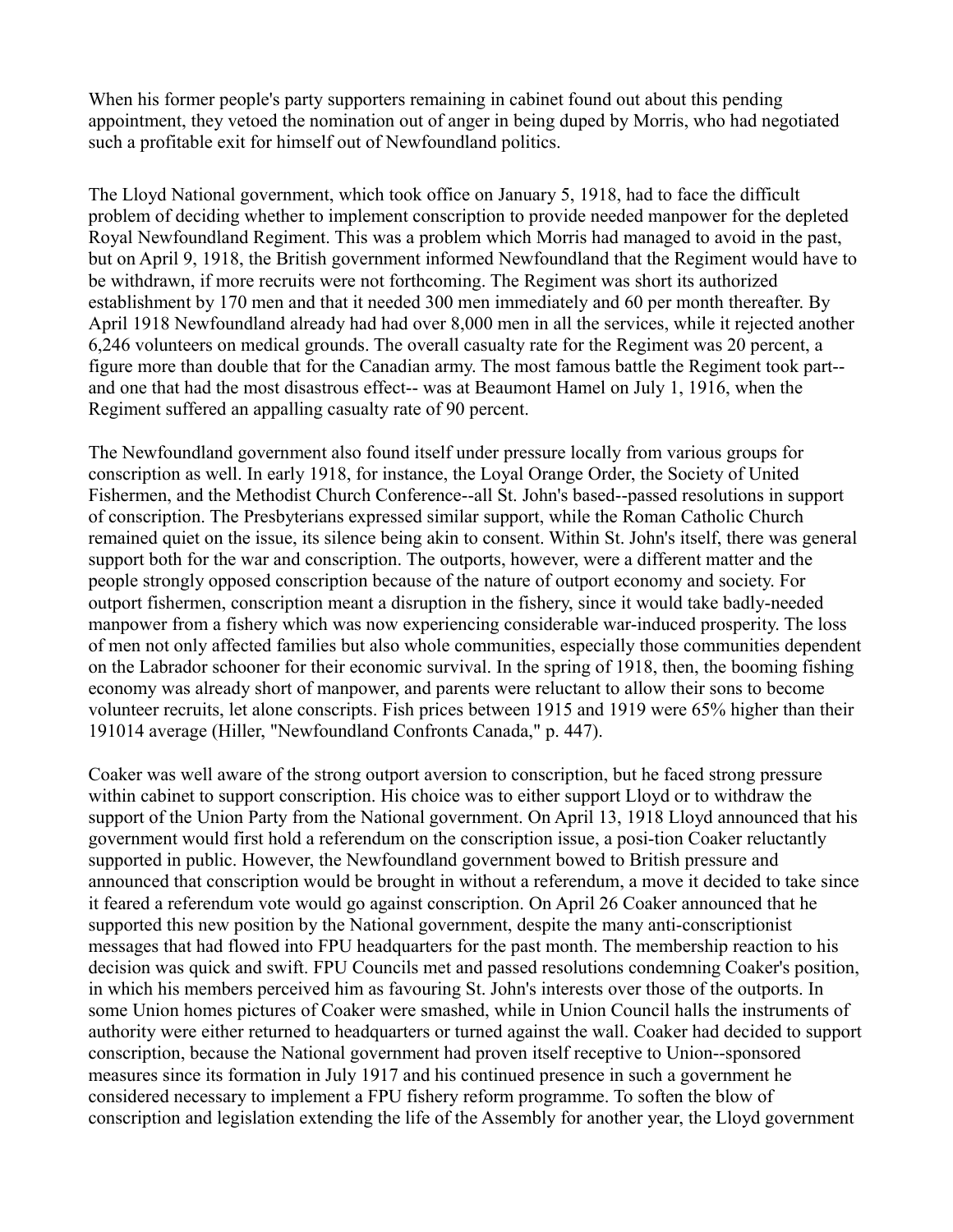also passed an income tax to cover those professional and middle class people whose incomes were not taxed by the 1917 business profits tax.

It was Coaker's hope that the mere passage of the conscription act itself would stimulate increased voluntary enlistment by the May 24 deadline for the registration of conscript eligible men. This is exactly what happened. Six hundred men enlisted by May 24, thereby providing the Regiment with sufficient numbers to meet its needs until the end of September. While a campaign by war veterans no doubt had the desired effect in securing more volunteers, others enlisted voluntarily rather than wait to be conscripted. In the end, those who registered for service did not have to report for duty until September 1, 1918, because of the availability of a sufficient number of volunteers. Instead, they received a leave of absence without pay until October 15, by which date they received a further leave of absence until November 15 because of a local epidemic of influenza. With the end of war on November 11, the men were given an indefinite leave of absence. While none of the men ever saw active duty, the implementation of conscription did have serious political repercussions on the FPU and divisions developed among the members, some of whom would never hold Coaker in the same esteem as they previously had.

While Coaker found the National government much to his liking and even some people's party politicians found they could work in harmony with Coaker, the opposition of Archbishop Edward Roche and the Roman Catholic Church to the FPU had remained unchanged. Although he had failed in his bid to prevent the creation of the Lloyd government, in May 1919 Roche was successful in having the government defeated in the Assembly. It was Roche's goal that the old alliance of Roman Catholics and the Liberal Party be forged once more under the leadership of the retired Sir Robert Bond. Thus, to retain Roche's support for his own future leadership ambitions and future support in Roman Catholic districts as well to win the support of the Water Street merchants, Michael Cashin, the leader of the people's party, decided to make a break with the government. In doing so, it was Cashin's hope that Roche's enthusiasm for Bond would soon subside and that Bond would not return to active politics.

On May 20, 1919, Cashin rose in the House of Assembly and moved a vote of non-confidence in his own government. When nobody else stood to second the motion, Prime Minister Lloyd rose and did so, much to the surprise and laughter of other members in the Assembly. Lloyd did so presumably because he believed that Cashin did not really intend to bring down the government; rather, it apparently was Cashin's intent to have the motion not carry and Lloyd continue on as Prime Minister depending on his political survival on the people's party wing of the coalition and thus separate Lloyd from the Union wing. Cashin had counted, it seems, on the motion failing through some of the people's party members either abstaining or even voting against the non-confidence vote. Once the motion failed, Cashin then would be able to disassociate himself from the Lloyd government, while at the same time being able to defeat the government through the withdrawal later of support by the people's party. Thus, Cashin hoped to ingratiate himself with the Water Street merchants for having split with Coaker and, hopefully, impress Roche with his forthright stand in trying to defeat the Coaker-influenced National government.

Lloyd's action, in any case, foiled whatever strategy Cashin had had in mind, for the Assembly unanimously passed the motion. Governor Sir Alexander Harris then called on Cashin to form a new administration, which included former Liberal Albert Hickman and former Unionist John Stone. As for the remaining members of the Union Party, they remained a strong, united force under Coaker's leadership, while the Liberals were in disarray following Lloyd's acceptance from Prime Minister Cashin of a position as registrar of the Supreme Court. Leaderless, the Liberals spent the summer of 1919 awaiting a decision from Bond to their request that he return to lead them in the forthcoming